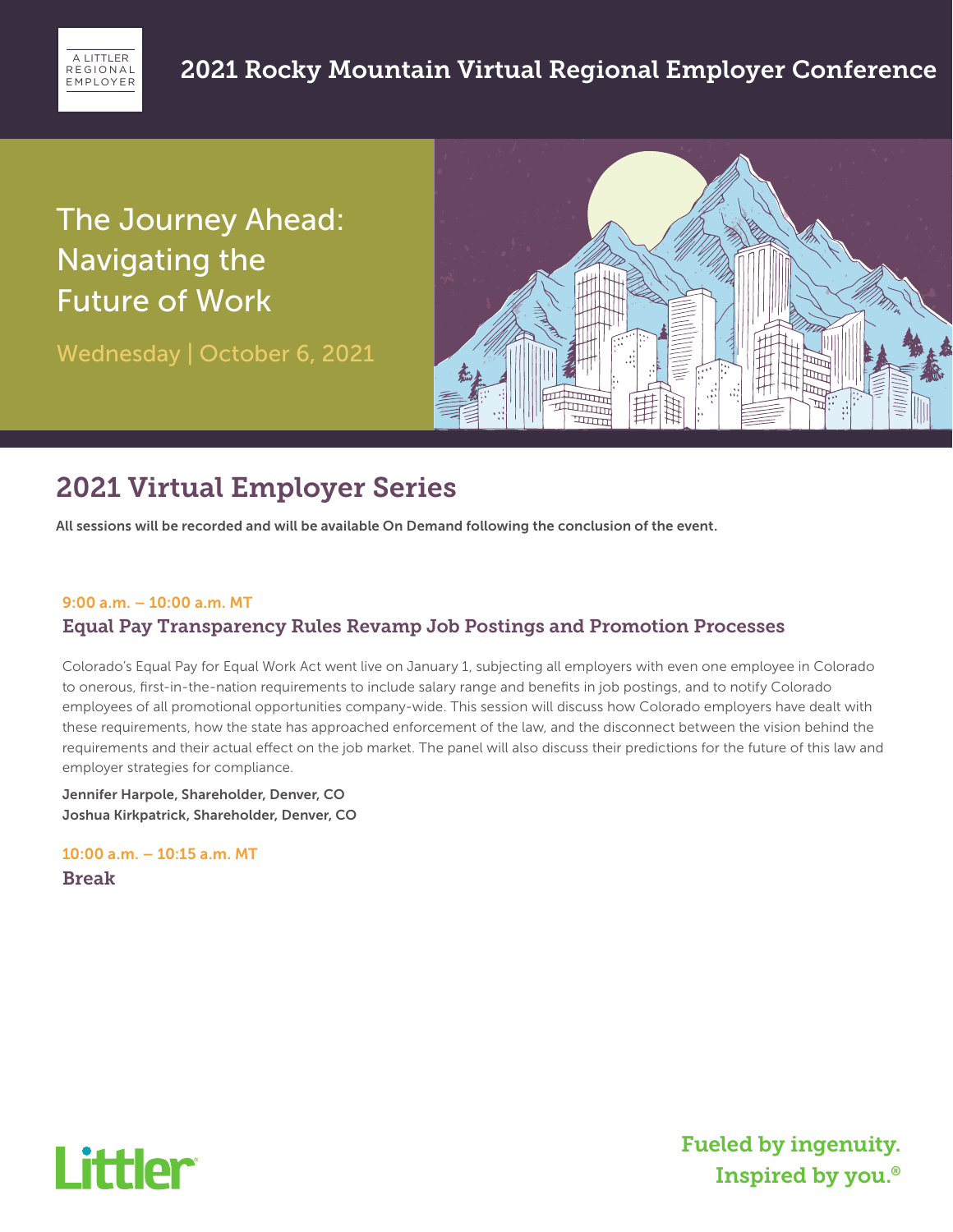The Journey Ahead: Navigating the Future of Work

### 10:15 a.m. – 11:15 a.m. MT Privacy Hot Topics for Colorado Employers

This session will cover two hot areas of concern for Colorado employers. First, the panel will discuss privacy risks to employers when handling vaccination information and key steps to reduce those risks. Second, with the passage of the Colorado Data Privacy Act, data protection laws have come to Colorado. Panelists will cover the integral role that HR professionals play in complying with Colorado's new protections for consumer data, as well as those of the very similar Virginia Consumer Data Protection Act. Crucial to Colorado businesses with employees who reside in California or the European Union, the new California Privacy Rights Act and the European Union's new data transfer requirements will apply to HR data, as well as consumer data. The panel will examine how these developments impact Colorado businesses and steps employers must take to comply.

Philip Gordon, Shareholder, Denver, CO Zoe Argento, Shareholder, Denver, CO

11:15 a.m. – 11:30 a.m. MT

Break

#### 11:30 a.m. – 12:30 p.m. MT

## COVID-19: Its Impact on Employment Litigation, How Best to Prepare Your Company and What the Future of Litigation May Hold

The COVID-19 pandemic has had an immediate and ongoing impact on employment litigation across the country, affecting virtually every industry. Since the beginning of the pandemic, over 2,000 cases have been filed against employers, with more than 95% of those cases involving retaliation and discrimination claims. In this session, we will explore these pandemic-related litigation trends thus far, the types of claims we believe are on the horizon for 2021, and the steps employers ought to be thinking about now to prepare themselves for those claims. We will also provide predictions about how the pandemic may have changed the way the courts manage and handle litigation in the future.

Michelle Gomez, Shareholder, Denver, CO Danielle Van Katwyk, Associate, Denver, CO

12:30 p.m. – 12:45 p.m. MT Break

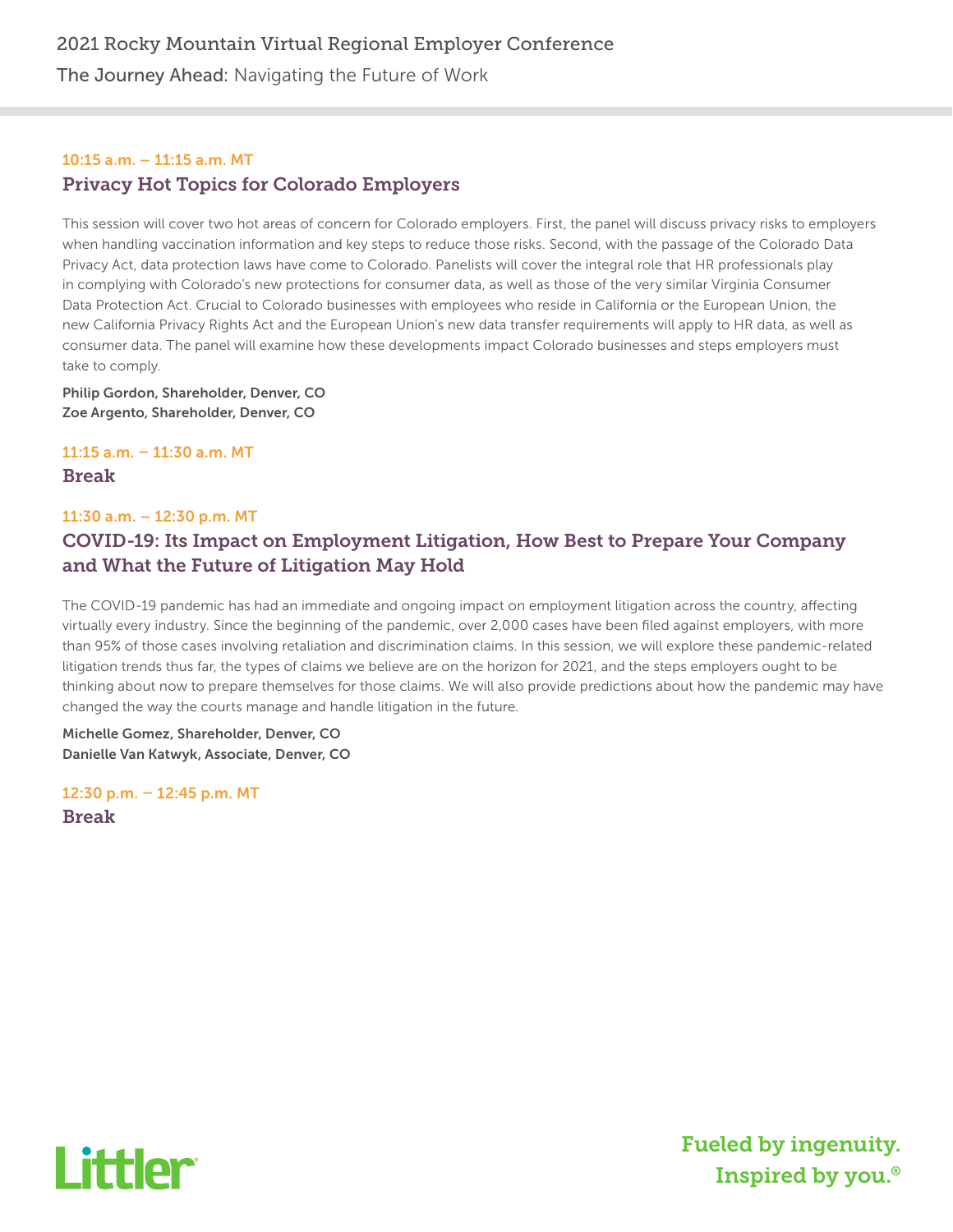The Journey Ahead: Navigating the Future of Work

#### 12:45 p.m. – 1:45 p.m. MT No Way Back: The Future of Work in 2021 and Beyond

The COVID-19 pandemic caused a seismic shift in workplaces in 2020 and continues to dominate headlines in 2021. But behind the imposing figure of COVID-19 lies the shadow of a more subtle, but more permanent, change: an irreversible workplace culture shift in the concerns, priorities and preferences of employees. Remote work is now the norm. Job openings remain unfilled in a difficult labor market. Diversity, equity and inclusion initiatives are a must. Presidential support for labor organizing is at an all-time high. Restrictive covenants and limits on unfair competition are at an all-time low. How are employers – still reeling from 2020 – meeting these new cultural challenges in 2021? We will address each of these shifts in culture, offer practical solutions for the savvy employer struggling to stay competitive in today's labor market and help employers meet the challenges of 2021 and beyond.

Danielle Kitson, Shareholder, Denver, CO Steve Baumann, Associate, Denver, CO

#### 2:00 p.m. – 3:00 p.m. MT

## The New Normal: Considerations for Returning to the Worksite in the Continuing Time of COVID-19

While COVID-19-related stay-at-home restrictions have been easing, new state and local requirements make clear that what businesses are "returning to" will look very different from what they left. Employers in every industry must consider when, whether and how to make that return safely.

Littler's David Gartenberg, Joshua Abromovitz, and Surbhi Garg discuss how to:

- Interpret reopening guidance from federal, state and local sources.
- Develop compliant and sustainable workplace safety plans.
- Handle mandatory vaccination considerations.
- Keep up with changing federal, state and local leave of absence and accommodation requirements.
- Reassess workforce strategies and structures for the balance of 2021 and beyond.

David Gartenberg, Shareholder, Denver, CO Joshua Abromovitz, Associate, Denver, CO Surbhi Garg, Associate, Denver, CO

3:00 p.m. – 3:15 p.m. MT Break